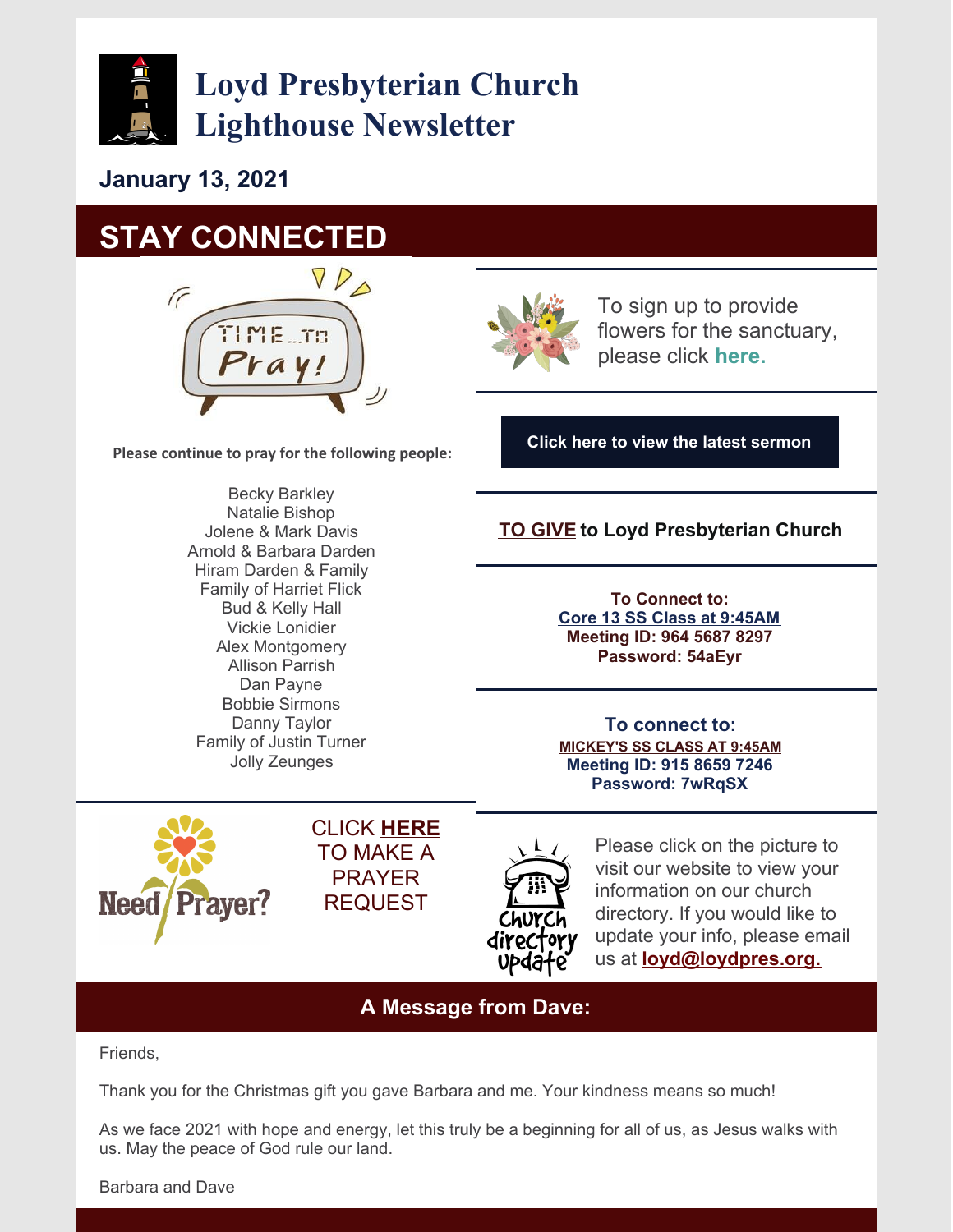#### **A Message from Greater Atlanta Presbytery:**



In light of our nation's recent events, the Greater Atlanta Presbytery has shared some suggested prayers that we can pray as believers. Click **[here](https://files.constantcontact.com/fe460a02801/274cba59-ea44-4ecd-90ae-c92e5e3d9ced.pdf)** to view the prayers.

## **Core 13 Update:**



Core 13 Bible Study Group meets in Darden Hall. We are studying the life and teachings of the Apostle Paul and seeking to relate Paul's life and thoughts to our lives. Prayer time begins at 9:45 and Bible discussion is from 10:00 to 10:50. If you are not attending a Bible Study Group, please feel free to come pray, study, and discuss the text with us. This is a varied, unique and loving group who learn from each other. All are very welcome and made to feel at home.

## **Mickey's SS Class Update:**

#### **Click on the image to purchase the book.**

It's not too late to join Mickey and the Alternative SS Class. This class studies books from the James Moore series. This series of books, which include study guides, applies Bible truths to

everyday life in an insightful...meaningful...and inspiring way. In *Are You Fired Up or Burned Out?*, best-selling author James W. Moore explains how to move from fatigue to favor. In short, encouraging, and practical chapters, you will learn how to Recognize-Remember-Relax: Recognize your fatigue limit; Remember your priorities and Relax your soul in God.





Please join us this Sunday at 9:45 in **the choir room** as we discuss *Are You Fired Up or Burned Out?* by James W.

Moore. This class is led by Mickey **Norris** 

### **Youth SS Update:**

#### **Connect God's Story to Your Life**



## **Attention Middle and High School students:**

If you are not able to join us on Sunday morning, please check out this week's lesson: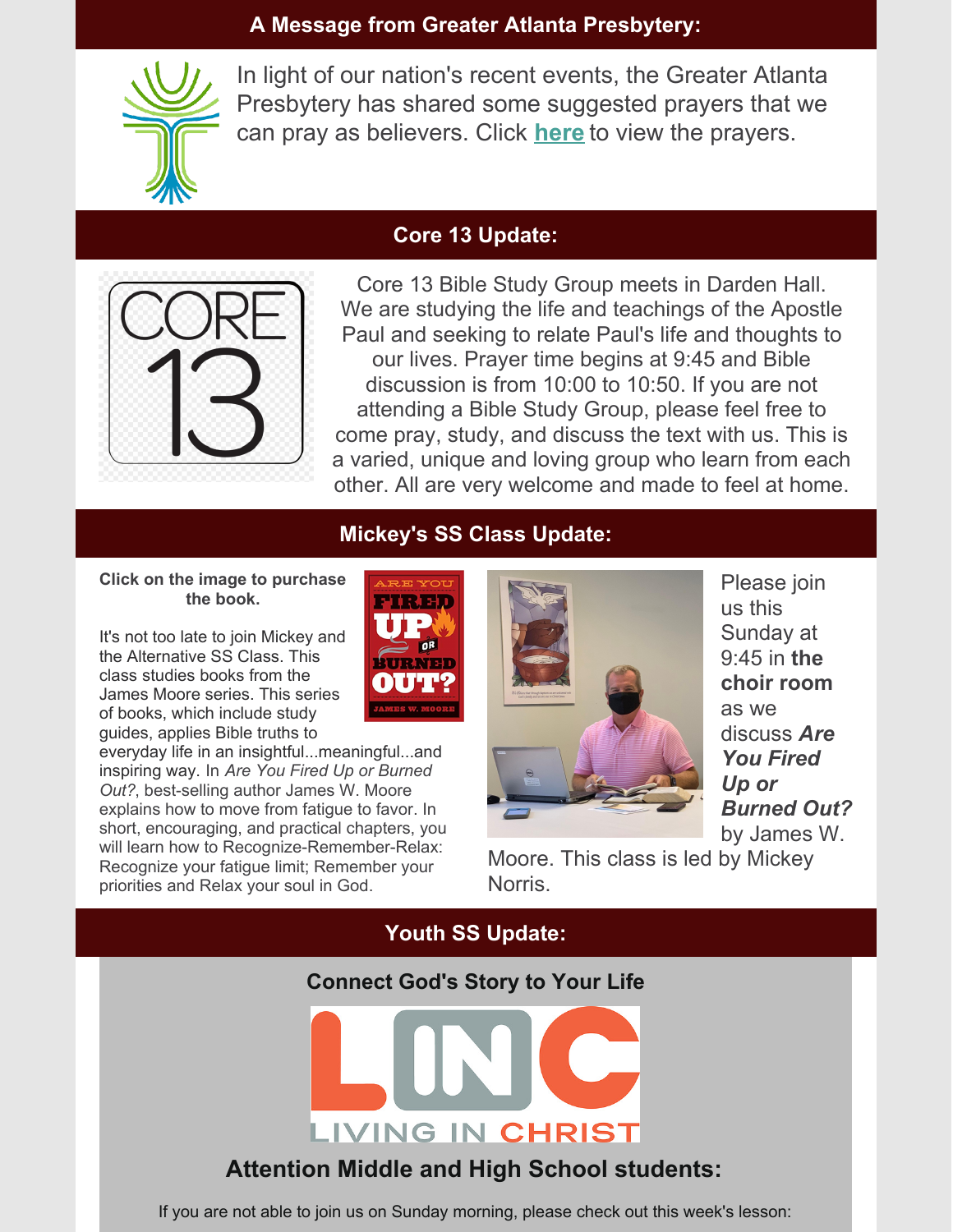## **"Kick Heard 'Round the World"**

#### **And read the following scriptures throughout the week:**

- **MONDAY:** Read Genesis 45:1-15. How has God used adversity to help you grow your faith?
- **TUESDAY:** Read Galatians 6:6-9. Have you ever grown weary of doing good?
- **WEDNESDAY:** Read Ruth 1:1-18. Who is someone who has stuck by your side during difficult times?
- **THURSDAY:** Read Ruth 2:8-16. When have you been supportive of someone dealing with adversity?
- **FRIDAY:** Read 1 Corinthians 9:24-27. What are ways you keep your spirit fresh along life's race?
- **SATURDAY:** Read Romans 12:12. Simple wisdom from someone who knows about overcoming adversity

## **But wait, there's more!**

Click **[here](https://files.constantcontact.com/fe460a02801/be143f11-a284-4c26-9f23-6627944f79ef.pdf)** to see the entire lesson, print it off, and use it as a family devotion.

## **A Noon Circle Update:**



The Noon Circle has goodies for sale ranging from casseroles to Banana Bread. Click **[here](https://files.constantcontact.com/fe460a02801/5b09f08f-b441-4417-8c1b-d76690cd75d0.pdf)** for more information.

### **Resources:**



The January/February edition of The Upper Room is now available and located on the table in the narthex.

Pick up your copy and get ready for the New Year!

## **There's an App for That!**

The Upper Room is no longer providing a free PDF copy of their monthly devotionals. However, they do have a free app available on **[Google](https://play.google.com/store/apps?hl=en_US&gl=US) Play**, for Androids and the **Mac App [Store](https://apps.apple.com/gb/app/upper-room-daily-devotional/id513950325)** for iphones. Download it today to access a number of helpful resources.

# **STAY INFORMED**





The Session will be meet Sunday, January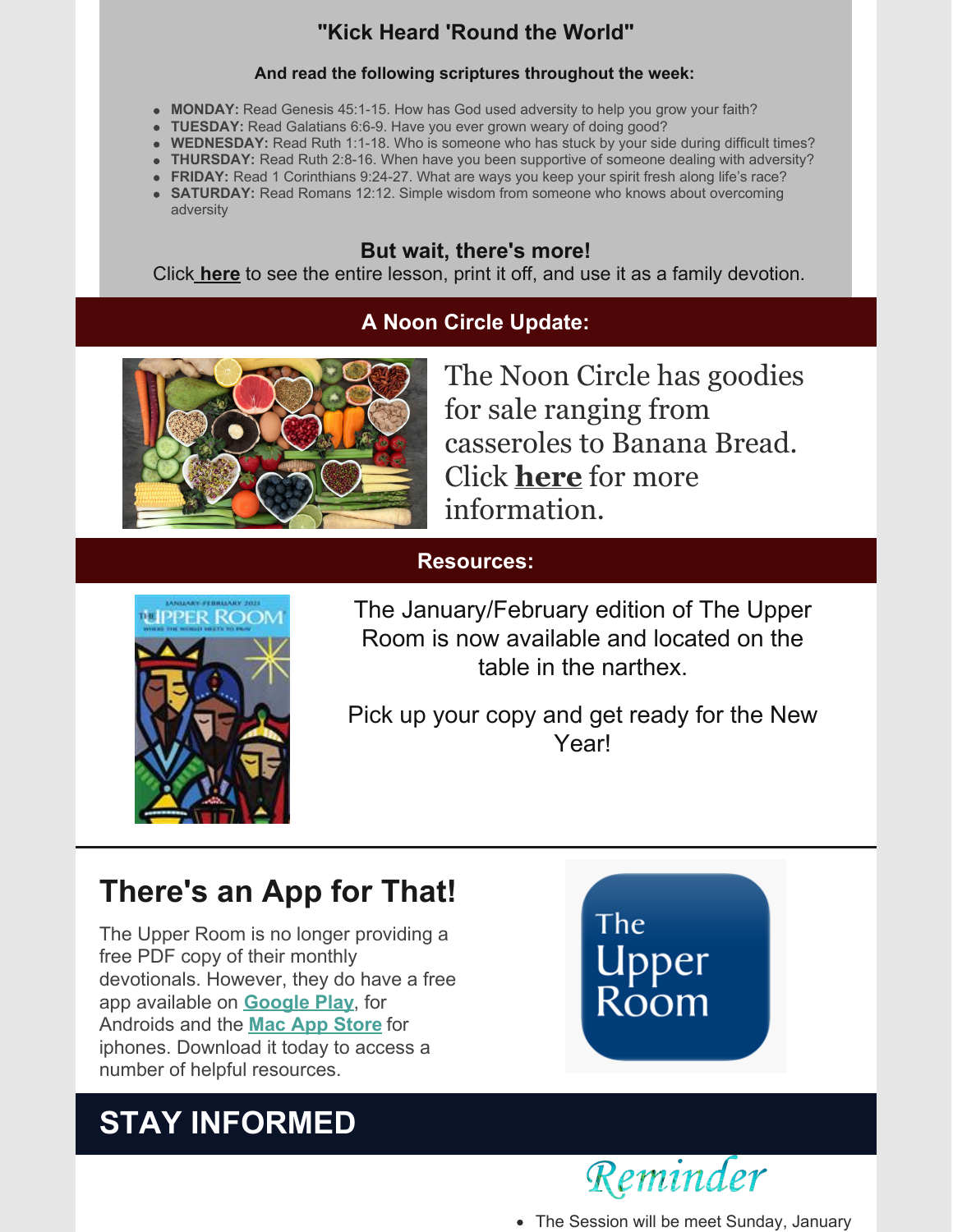

- 1 Hu Partin, Brenda Spradley
- 2 Jimmy Moat, Gina Schlomer

4 - Brandi Knox, Skyler Kirkwood, Rogene **Hendrick** 

6 - Terry Baker, Amy Starling, Mary Beth Callaway, Nolan Barton

9 - Canon Skinner

11 - Jo Loyd, Emily Cobb, Alyssa Barton, Dave Omerod.

- 17 Cindy Davidson, Jackson Knox
- 18 McLain Skinner
- 19 Doug Pauley, Ibby Robertson, Rick Robertson
- 21 Koren Stapp, Lynne D'Angelo
- 22 Madison Cauthen
- 24 Jacob Bailey
- 28 Maggie Brown
- 29 Stacie Hart
- 31 Leigh Bailey

31 at 12:15 in Darden Hall.

- Please wear a mask if you are visiting the church offices Monday-Thursday 10-2. There are masks available here at the church if you don't have one or you forget!
- The Core 13 SS Class will meet at 9:45 a.m. in Darden Hall. All social distancing practices will be observed. Masks and hand sanitizer are required and will be provided, if needed. This class is also available via Zoom.
- Mickey's SS Class will be held in the choir room starting at 9:45 a.m.. We will be practicing proper social distancing by maintaining at least 6 ft. distance, practicing proper hand hygiene, and wearing masks when necessary. We will continue to meet via Zoom for those who cannot be at the church.
- If you would like to get in touch with Dave, the following is his contact information:

Reverend Dave Omerod 25 Morning Dove Court Newnan, Ga. 30265 678-423-7325 (home) 678-877-6372 (cell) dbomerod@att.net

The following elders-elect were elected to the class of 2023:



## **John Darden, Jolene Davis, Gary Knox, Doug Pauley**

There were no other nominations. These 4 elders-elect will be trained, examined by the Session and installed in the next couple of months. Thank you to all who participated in this process.

## **An Update From the COVID Task Force:**

#### Loyd family,

The COVID Task Force hopes everyone is well and in great spirits during this difficult time. We have updated the way we will share any news going forward. Our only goal is to keep everyone safe at Loyd while also protecting everyone's privacy. When we receive information about an active COVID case of someone that has been at church very recently, the information will not be shared with the entire congregation, unless authorized by the person infected. Instead, contact will be made only with those who might have come in direct contact with an infected person. We ask that if you are infected, please notify one of the committee members. If you believe you have been exposed to COVID-19, we ask that you wait two weeks before returning to church. Thanks to everyone following the CDC guidelines. May God bless each of you.

COVID Task Force

Roxann, Jim Allen, Cynthia